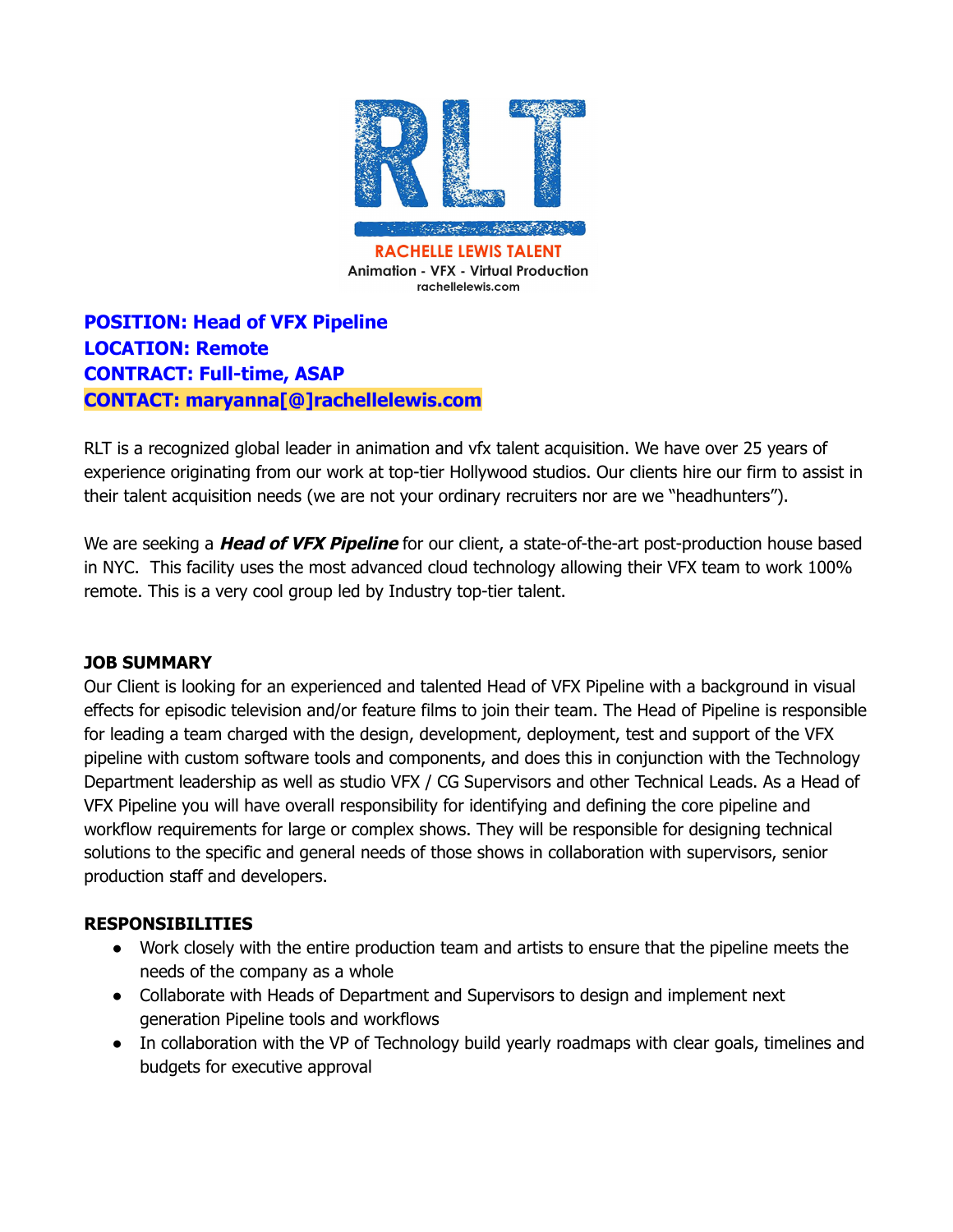- Serve as both a technical lead and a mentor to the pipeline software developers Stay up-to-date with new and emerging technology and methods, in order to identify future areas for development
- Manage, prioritize, review, and resolve tickets related to pipeline issues and needs
- Drive the design, implementation, and evolution of the pipeline
- Assist with troubleshooting and resolving any problems with farm management
- In collaboration with Engineering, integrate tools and software with servers and workstations on the cloud
- Be a supervising presence for junior members of the Pipeline team, including the Pipeline TDs
- Review the performance of the Pipeline team and ensure they receive feedback on a regular basis. Conduct Annual performance reviews and make recommendations for salary reviews
- Actively monitor the work climate in their team, taking steps to encourage and ensure the maintenance of a positive work environment and adherence to company values
- Train artists in relevant new technology and techniques; Ensure the unimpeded flow of data throughout the pipeline.

## **REQUIREMENTS**

- 10+ years writing pipeline tools in the VFX industry, including management experience
- Professional knowledge of leading industry software and technologies (Maya, Houdini, Nuke) and with relevant APIs
- Proficiency/Extensive knowledge of Python
- Linux shell scripting, specifically bash scripting
- Experience in developing tools for DCC packages such as Maya, Houdini and Nuke
- Shotgun Python API scripts, as well as managing Shotgrid site configurations and Shotgrid projects using the Shotgun web UI
- Experience with source control systems and team development
- Comfortable with software project management tools (JIRA)
- Solid understanding of software design and architecture
- Work directly with artists to investigate and address urgent issues related to custom pipeline tools
- Demonstrated organizational, problem solving, and project management skills required
- Must be a proven and effective leader with the ability to effectively delegate and mentor
- Knowledge of color science used in the visual effects industry
- Experience working with render queue managers and experience with writing custom render job submissions
- Familiarity with Agile/Scrum development processes.

## **BONUS**

- $\bullet$   $C/C++$
- MySQL/MariaDB

If you are interested in talking about this opportunity, please email us and include your resume. If you fit the criteria, the next step would be setting up a phone call where we can give you the full download after signing an NDA.